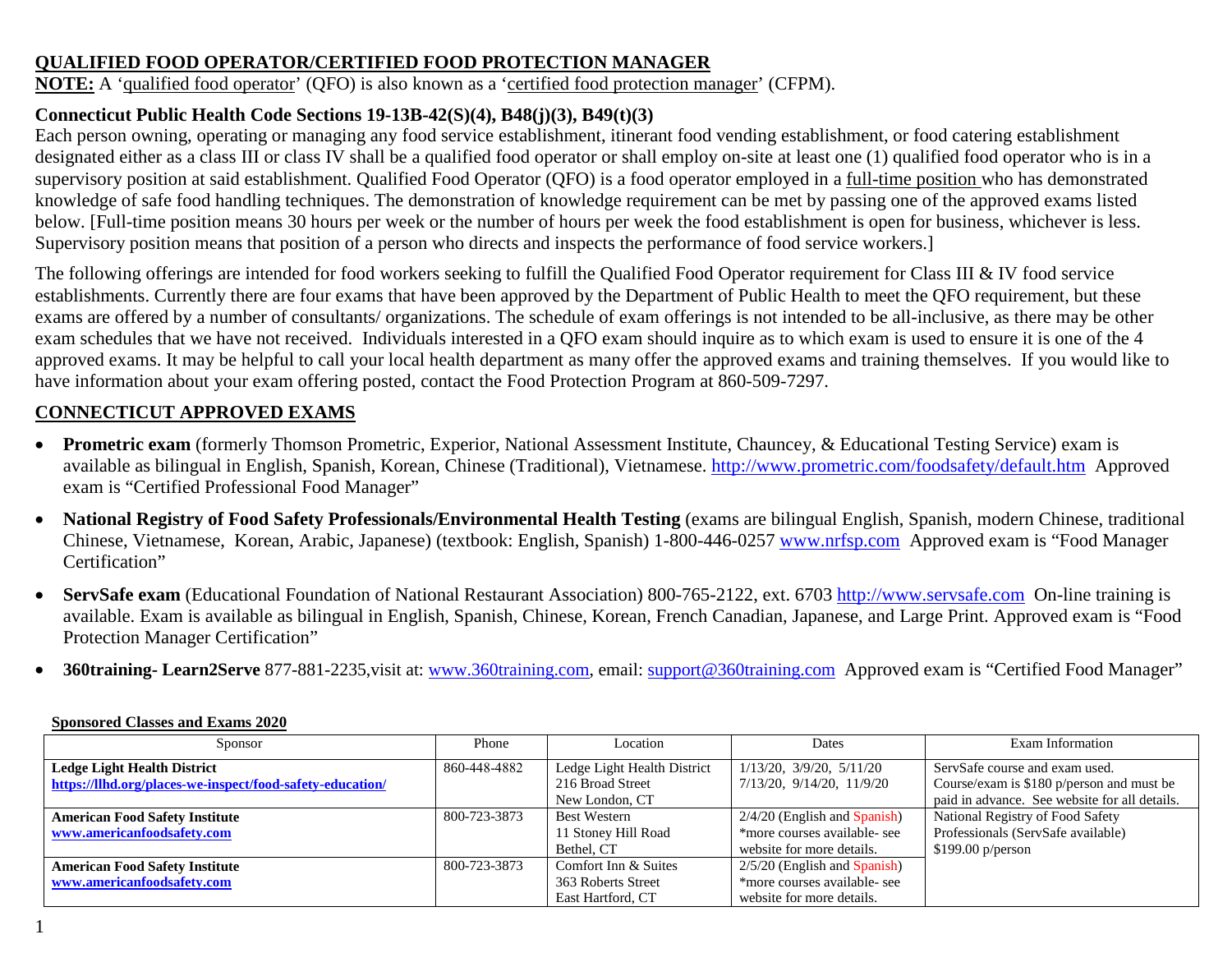### **Sponsored Classes and Exams 2020**

| Sponsor                                | Phone        | Location                        | Dates                             | Exam Information                          |
|----------------------------------------|--------------|---------------------------------|-----------------------------------|-------------------------------------------|
| <b>American Food Safety Institute</b>  | 800-723-3873 | Sheraton Hotel                  | 2/24/20 (English and Spanish)     |                                           |
| www.americanfoodsafety.com             |              | 700 E. Main Street              | *more courses available- see      |                                           |
|                                        |              | Stamford, CT                    | website for more details.         |                                           |
| <b>American Food Safety Institute</b>  | 800-723-3873 | <b>Quality Suites Hotel</b>     | $1/21/20$ (English and Spanish)   |                                           |
| www.americanfoodsafety.com             |              | 1500 South Avenue               | *more courses available- see      |                                           |
|                                        |              | Stratford, CT                   | website for more details.         |                                           |
| <b>American Food Safety Institute</b>  | 800-723-3873 | <b>Best Western Executive</b>   | 1/20/20 and 2/25/20 (English      |                                           |
| www.americanfoodsafety.com             |              | Hotel                           | & Spanish) *more courses          |                                           |
|                                        |              | 490 Saw Mill Road               | available-see website for more    |                                           |
|                                        |              | West Haven, CT                  | details.                          |                                           |
| <b>CT Restaurant Association</b>       | 860-278-8008 | Hamden- Eli's on Whitney        | 2/10/20, 5/11/20, 8/10/20         |                                           |
| www.ctrestaurant.org                   |              |                                 | 10/19/20 (Spanish), 11/9/20,      |                                           |
|                                        |              |                                 | 12/21/20                          | ServSafe Exam (Tests may be taken in      |
|                                        |              |                                 |                                   | English, Spanish, Chinese or Korean upon  |
| <b>CT Restaurant Association</b>       | 860-278-8008 | Rocky Hill- Sysco Center        | $1/6/20$ , $2/3/20$ , $3/2/20$    | request.)                                 |
|                                        |              |                                 | $4/6/20$ , $5/4/20$ , $6/1/20$    | \$150 for CRA Members                     |
|                                        |              |                                 | 7/6/20, 8/3/20, 9/14/20           | \$160 for Sysco Customers                 |
|                                        |              |                                 | 10/5/20, 11/2/20, 12/7/20         | \$170 for Non-Members                     |
|                                        |              |                                 |                                   | Register for classes online:              |
| <b>CT Restaurant Association</b>       | 860-278-8008 | New Haven- So. Central CT       | 1/27/20, 7/13/20, 11/23/20        | www.ctrestaurant.org/servsafe             |
|                                        |              | <b>Regional Water Authority</b> |                                   |                                           |
| <b>CT Restaurant Association</b>       | 860-278-8008 | Vernon-Wood n' Tap              | 3/23/20 (Spanish)                 |                                           |
| <b>CT Restaurant Association</b>       | 860-278-8008 | Hartford-Wood n' Tap            | $1/21/20$ , $3/16/20$ , $5/18/20$ |                                           |
|                                        |              |                                 | 7/20/20, 9/21/20, 10/19/20        |                                           |
| <b>CT Restaurant Association</b>       | 860-278-8008 | Newington-Wood n' Tap           | 2/18/20, 4/20/20, 6/15/20         |                                           |
|                                        |              |                                 | 8/17/20, 11/16/20                 |                                           |
| <b>CT Restaurant Association</b>       | 860-278-8008 | Fairfield-Little Pub            | 2/24/20, 4/27/20, 6/22/20         |                                           |
|                                        |              |                                 | 7/27/20, 9/28/20, 10/26/20        |                                           |
| <b>CT Restaurant Association</b>       | 860-278-8008 | Branford- Eli's on Whitney      | 3/9/20, 6/8/20, 8/31/20           |                                           |
|                                        |              |                                 | 11/30/20                          |                                           |
| <b>CT Restaurant Association</b>       | 860-278-8008 | Plainville- J.Timothy's         | 3/30/20, 6/29/20                  |                                           |
| <b>CT Restaurant Association</b>       | 860-278-8008 | Milford- Subway HQ              | 1/13/20, 4/13/20, 8/24/20         |                                           |
| <b>CT Restaurant Association</b>       | 860-278-8008 | Groton- Ella T Grasso Tech      | 5/26/20, 10/12/20                 |                                           |
| <b>CT Restaurant Association</b>       | 860-278-8008 | New Haven- Gateway CC           | 3/23/20, 12/14/20                 |                                           |
| <b>QFO Consulting Center</b>           | 203-592-9263 | Southington, Plainville,        | 1/20/20, 2/17/20, 3/15/20         | National Registry of Food Safety          |
| <b>QFOconsultingcenter@outlook.com</b> |              | Bristol, Newington, Meriden,    | 4/19/20, 5/17/20, 6/14/20         | Professionals. Exams can be taken in      |
|                                        |              | Middletown. Will also travel    | 7/12/20, 8/16/20, 9/13/20         | English, Spanish, Chinese or Korean upon  |
|                                        |              | to client location to provide   | 10/12/20, 11/15/20, 12/13/20      | request.                                  |
|                                        |              | personal classes between the    |                                   |                                           |
|                                        |              | scheduled dates.                |                                   |                                           |
| Mark Bakos and Associates, Inc.        | 866-826-2682 | Holiday Inn                     | 1/28/20, 3/24/20, 5/19/20         | ServSafe Exam, Email                      |
| www.mbakosassociates.com               |              | 120 Laning Lane                 | 7/28/20, 9/29/20, 12/1/20         | foodsafetypa@gmail.com with any questions |
|                                        |              | Southington, CT                 |                                   |                                           |
| Mark Bakos and Associates, Inc.        | 866-826-2682 | Holiday Inn                     | 1/27/20, 3/23/20, 5/18/20         |                                           |
| www.mbakosassociates.com               |              | 100 East River Road             | 7/27/20, 9/28/20, 11/30/20        |                                           |
|                                        |              | East Hartford, CT               |                                   |                                           |
| Mark Bakos and Associates, Inc.        | 866-826-2682 | Quality Inn                     | $1/14/20$ , $3/10/20$ , $5/5/20$  |                                           |
| www.mbakosassociates.com               |              | 1500 South Avenue               | 7/14/20, 9/15/20, 11/10/20        |                                           |
|                                        |              | Stratford, CT                   |                                   |                                           |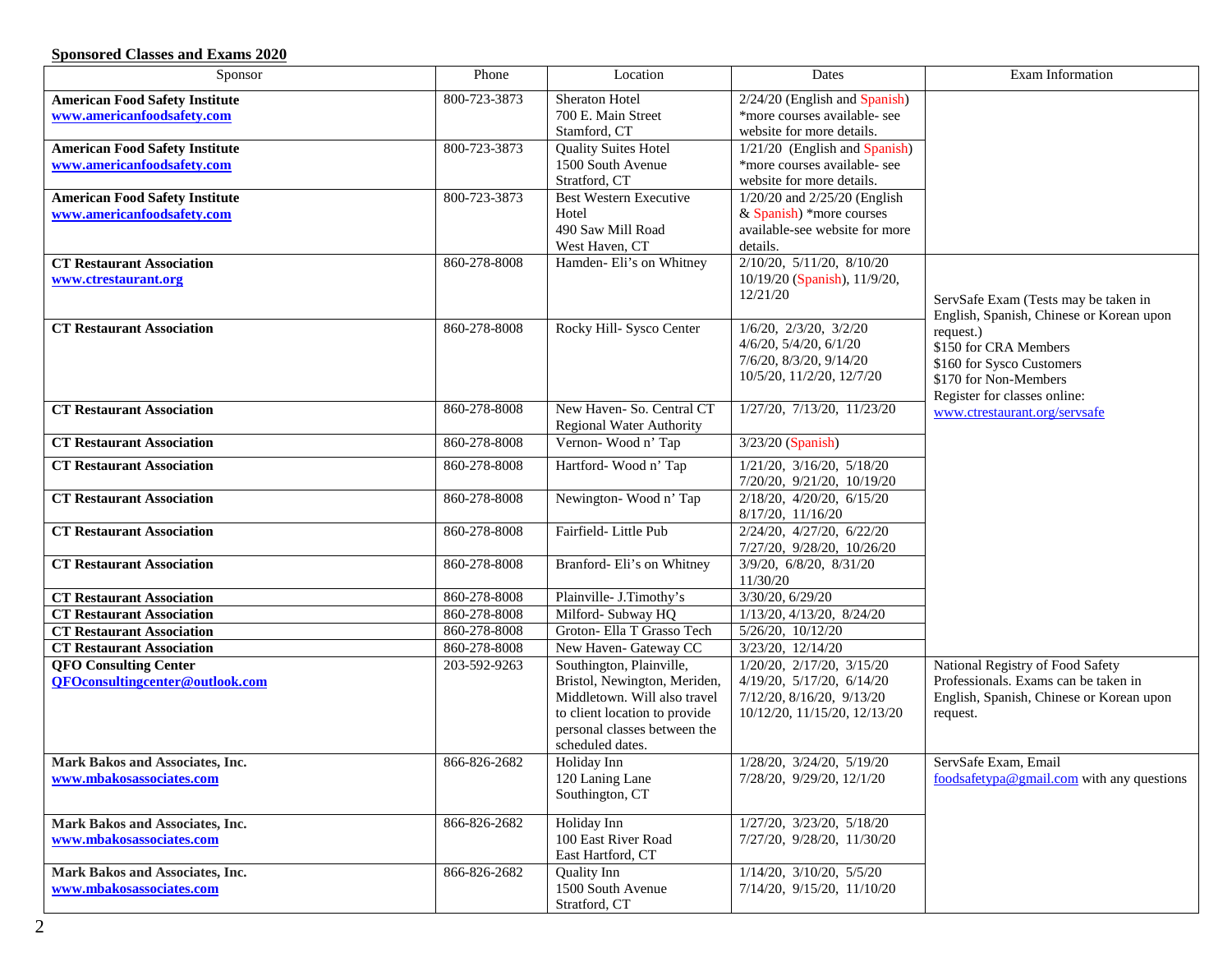### **Sponsored Classes and Exams 2020**

| Sponsor                                             | Phone        | Location                                                       | Dates                             | Exam Information                                                                       |
|-----------------------------------------------------|--------------|----------------------------------------------------------------|-----------------------------------|----------------------------------------------------------------------------------------|
| Mark Bakos and Associates, Inc.                     | 866-826-2682 | <b>Best Western</b>                                            | 1/29/20, 3/25/20, 5/20/20         |                                                                                        |
| www.mbakosassociates.com                            |              | 490 Saw Mill Road                                              | 7/29/20, 9/30/20, 12/22/20        |                                                                                        |
|                                                     |              | West Haven, CT                                                 |                                   |                                                                                        |
| Mark Bakos and Associates, Inc.                     | 866-826-2682 | La Quinta                                                      | $1/13/20$ , $3/9/20$ , $5/4/20$   |                                                                                        |
| www.mbakosassociates.com                            |              | 116 Newtown Road                                               | 7/13/20, 9/14/20, 11/9/20         |                                                                                        |
|                                                     |              | Danbury, CT                                                    |                                   |                                                                                        |
| <b>HRFoodSafe</b>                                   | 855-478-7246 | Holiday Inn                                                    | $1/8/20$ , $2/5/20$ , $3/5/20$    | ServSafe, Prometric, National Registry of                                              |
| www.HRFoodSafe.com                                  |              | 100 East River Road                                            | $4/1/20$ , $5/4/20$ , $6/1/20$    | Food Safety Professionals (Exams available                                             |
| email: info@HRFoodSafe.com                          |              | East Hartford, CT 06108                                        |                                   | in Spanish, Chinese, Korean, Japanese,                                                 |
|                                                     |              |                                                                |                                   | French Canadian) 8 am-2 pm; groups 5+ will<br>travel to you will no additional charge. |
| <b>HRFoodSafe</b>                                   | 855-478-7246 | Courtyard by Marriott                                          | $1/22/20$ , $2/13/20$ , $3/16/20$ |                                                                                        |
| www.HRFoodSafe.com                                  |              | 63 Grand Street                                                | 4/21/20, 5/20/20, 6/23/20         |                                                                                        |
| email: info@HRFoodSafe.com                          |              | Waterbury, CT 06702                                            |                                   |                                                                                        |
| <b>HRFoodSafe</b>                                   | 855-478-7246 | Hilton Garden Inn                                              | 1/27/20, 3/25/20, 5/18/20         |                                                                                        |
| www.HRFoodSafe.com                                  |              | Norwalk, CT 06851                                              |                                   |                                                                                        |
| email: info@HRFoodSafe.com                          |              |                                                                |                                   |                                                                                        |
| <b>HRFoodSafe</b>                                   | 855-478-7246 | Courtyard by Marriott                                          | 1/13/20, 2/10/20, 3/9/20          |                                                                                        |
| www.HRFoodSafe.com                                  |              | 30 Whalley Avenue                                              | 4/14/20, 5/11/20, 6/15/20         |                                                                                        |
| email: info@HRFoodSafe.com                          |              | New Haven, CT 06511                                            |                                   |                                                                                        |
| <b>HRFoodSafe</b>                                   | 855-478-7246 | Holiday Inn Express                                            | 2/3/20, 4/7/20, 6/8/20            |                                                                                        |
| www.HRFoodSafe.com                                  |              | 89 Mill Plain Road                                             |                                   |                                                                                        |
| email: info@HRFoodSafe.com                          |              | Danbury, CT 06811                                              |                                   |                                                                                        |
|                                                     |              | 203-205-0800                                                   | $1/21/20$ , $2/17/20$ , $3/17/20$ |                                                                                        |
| <b>HRFoodSafe</b><br>www.HRFoodSafe.com             | 855-478-7246 | Courtyard by Marriott<br>181 W. Town Street                    | 4/20/20, 5/19/20, 6/22/20         |                                                                                        |
| email: info@HRFoodSafe.com                          |              | Norwich, CT 06360                                              |                                   |                                                                                        |
|                                                     |              | 860-886-2600                                                   |                                   |                                                                                        |
| <b>Westchester Food Safety</b>                      | 914-309-6572 | 631 Mindland Avenue                                            | $1/6/20$ , $1/27/20$ , $2/11/20$  | ServSafe Course and Exam                                                               |
| www.westchesterfoodsafety.com                       |              | Rye, NY 10580                                                  | 2/24/20, 3/11/20, 3/27/20         | Exam offered in: English, Spanish and                                                  |
| email: info@westchesterfoodsafety.com               |              | (One Exit Away from                                            | 4/8/20, 4/28/20, 5/12/20          | Chinese                                                                                |
|                                                     |              | Greenwich CT)                                                  | 5/27/20, 6/9/20, 6/30/20          | Spanish Course available upon request                                                  |
|                                                     |              |                                                                | 8/3/20, 8/25/20, 9/9/20           |                                                                                        |
|                                                     |              |                                                                | 9/24/20, 10/6/20, 10/20/20        |                                                                                        |
|                                                     |              |                                                                | 11/3/20, 11/19/20, 12/1/20        |                                                                                        |
|                                                     |              |                                                                | 12/18/20                          |                                                                                        |
| <b>Integrated Food Service Consulting Corp.</b>     | 888-510-0404 | Many Locations, call or visit                                  | Many dates available, call or     | ServSafe Exam, Pre-registration suggested                                              |
| www.fnasafety.com Instructor: Michael Pozit         |              | website.                                                       | visit website.                    | Visit website for more information                                                     |
| Victoria Hart                                       | 508-596-4169 | Call or email for availability.                                | Course and exam are               | ServSafe and National Registry of Food                                                 |
| foodsafetyri@gmail.com                              | 401-660-8605 |                                                                | exclusively in Spanish.           | <b>Safety Professionals</b>                                                            |
|                                                     |              |                                                                | Call or email for availability.   |                                                                                        |
| <b>KLR Environmental Consultants, LLC</b>           | 203-823-8861 |                                                                |                                   | National Registry of Food Safety                                                       |
| klrenvironmental@gmail.com                          |              |                                                                |                                   | Professionals                                                                          |
| The Petersen Group LLC Instructor: Rick Petersen    | 203-595-6590 | Will travel to client's location - teach class/administer exam |                                   | ServSafe                                                                               |
|                                                     | 203-570-3735 |                                                                |                                   |                                                                                        |
| <b>FRESH Training</b> Instructor: Judy Wrenn        | 203-881-9304 | Will teach throughout CT                                       |                                   | ServSafe, Prometric, National Registry of                                              |
|                                                     |              |                                                                |                                   | Food Safety Professionals                                                              |
| Health Education & Consulting Instructor: Ed Briggs | 203-775-2924 |                                                                |                                   | National Registry of Food Safety                                                       |
|                                                     | 203-858-7847 |                                                                |                                   | Professionals                                                                          |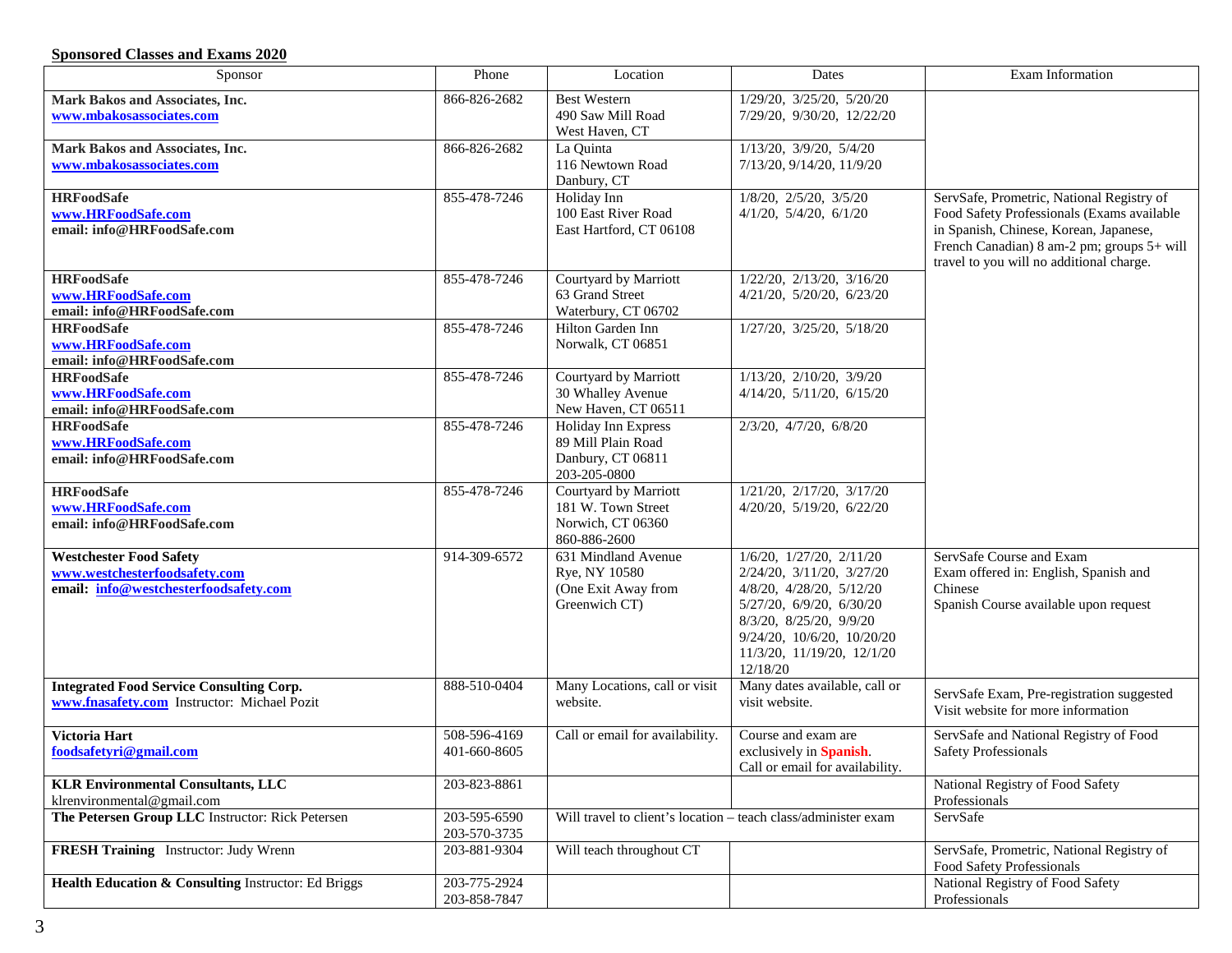#### **Sponsored Classes and Exams 2020**

| Sponsor                                        | Phone        | Location                                | Dates | Exam Information                                                                                 |
|------------------------------------------------|--------------|-----------------------------------------|-------|--------------------------------------------------------------------------------------------------|
| StateFoodSafety.com<br>www.statefoodsafety.com | 801-494-1416 | Online prep course (ANSI<br>accredited) |       | Exam at local testing facility-National<br>Registry of Food Safety Professionals or<br>Prometric |

| <b>Testing Centers, if course is</b><br>not taken in person                                   |                                                                                                            |                                                                                                                                                  |                                                                                 |
|-----------------------------------------------------------------------------------------------|------------------------------------------------------------------------------------------------------------|--------------------------------------------------------------------------------------------------------------------------------------------------|---------------------------------------------------------------------------------|
| Prometric Testing Center<br>www.prometric.com                                                 | There are Prometric Test Centers in<br>Glastonbury, Hamden, Norwalk, East<br>Longmeadow MA, and Warwick RI | Exam type: Prometric Environmental<br>Health & Safety Testing. Exam is<br>Certified Professional Food Manager.<br>Exam date must be scheduled in |                                                                                 |
|                                                                                               |                                                                                                            | advance.                                                                                                                                         |                                                                                 |
| <b>Professional Server Certification</b>                                                      | 866-378-0203                                                                                               | Online training                                                                                                                                  | Food safety training for food managers is on line. Student may take exam at any |
| Corporation<br>www.onlinefoodsafetyclass.com                                                  | 605-427-2911                                                                                               |                                                                                                                                                  | Prometric center www.prometric.com                                              |
| TAP Series Food Safety Mgr. Cert.<br>Training                                                 | 888-826-5222                                                                                               | <b>Online Training</b>                                                                                                                           | Exams are scheduled with the provider by appointment.                           |
| www.tapseries.com                                                                             |                                                                                                            |                                                                                                                                                  |                                                                                 |
| National Environmental Health<br>Assoc. (NEHA)<br>www.nehatraining.org<br>www.learn2serve.com | 800-442-1149                                                                                               | Online self-study course                                                                                                                         | Preparation for approved exams<br>Take exam at Prometric Testing Center         |

#### **RESPONSIBILITIES OF QUALIFIED FOOD OPERATORS**

#### **Connecticut Public Health Code Sections 19-13B-42(S)(4), B48(j)(3), B49(t)(3)**

The qualified food operator is responsible for operating the food service establishment, itinerant food vending establishment, and catering establishment in compliance with all the provisions of section 19-13-B42, B48, and B49 of the Regulations of Connecticut State Agencies. The qualified food operator of each foodservice establishment, itinerant food vending establishment, and catering establishment is responsible for ensuring training of food preparation personnel. All such personnel shall receive training that shall include but not necessarily be limited to: instruction in proper food temperature control; food protection; personal health and cleanliness; and sanitation of the facility, equipment, supplies and utensils. The qualified food operator shall maintain written documentation of a training program and training records of individual employees, and shall make these records available to the local health department upon request.

#### **QUALIFIED FOOD OPERATOR NOT PRESENT**

#### **Connecticut Public Health Code Sections 19-13B-42(S)(8)(B), B48(j)(7)(B), AND B49(t)(7)(B)**

The owner/operator of the food service establishment, itinerant food vending establishment, and catering establishment shall designate an alternate person who has complied with Section 19-13-B42(s)(6) to be in charge at all times when the qualified food operator cannot be present. This alternate person in charge shall be responsible for: ensuring that all employees comply with the requirements of this section, and that foods are safely prepared; handling emergencies; admitting the inspector; and receiving and signing their inspection report.